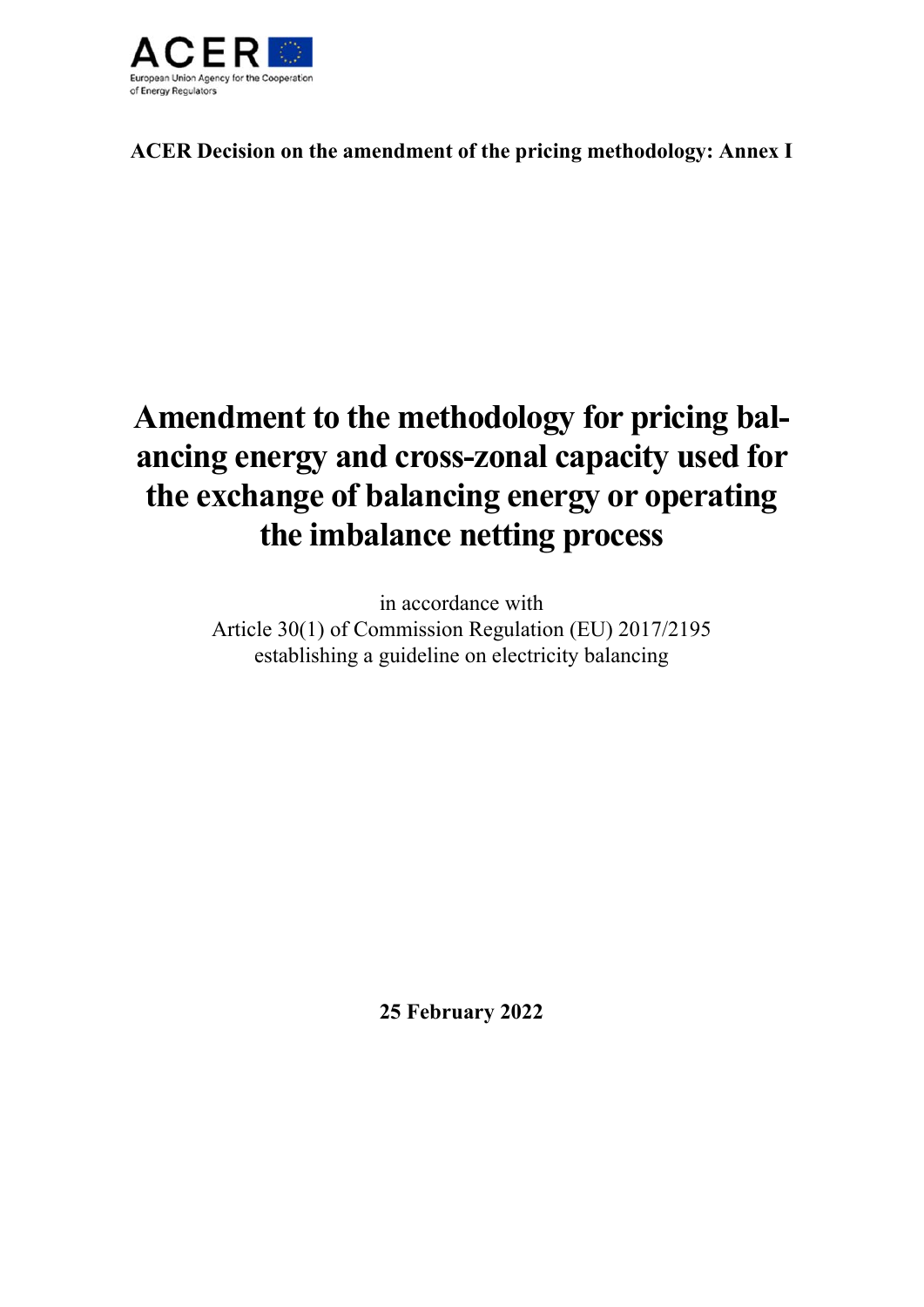#### **Whereas**

- (1) This document provides an amendment to the methodology for pricing balancing energy and cross-zonal capacity used for the exchange of balancing energy or operating the imbalance netting process in accordance with Article 30(1) of Commission Regulation (EU) 2017/2195 of 23 November 2017 establishing a guideline on electricity balancing ('EB Regulation') approved by ACER decision 01/2020 of 24 January 2020 ('pricing methodology'). This amendment is hereafter referred to as the 'amendment to the pricing methodology'.
- (2) Article 30(2) of the EB Regulation allows all TSOs to jointly propose to introduce the technical price limits in case TSOs identify that technical price limits are needed for efficient functioning of the market. In such a case, these technical price limits shall take into account the maximum and minimum clearing price for day-ahead and intraday timeframes pursuant to Regulation (EU) 2015/1222.
- (3) The technical price limits pursuant to Article 30(2) of the EB Regulation have already been set in the pricing methodology at the level of 99,999€/MWh and -99,999€/MWh for both positive and negative balancing energy. These price limits are not lower than the limits imposed within the day-ahead and intraday timeframes and therefore do not restrict price formation.
- (4) This amendment introduces transitional price limits in addition to the technical price limits which are lower than the technical price limits, for a limited period of time. The purpose of these transitional price limits is to alleviate any concerns linked to the transitory period during the first years of the operation of the European balancing platforms with the participation of all the TSOs, in accordance with Article 19 to Article 22 of the EB Regulation. As such, introducing these temporary lower price limits aims to facilitate the integration of the balancing markets, in line with the objective set out in Article 3(1)(c) of the EB Regulation.
- (5) This amendment to the pricing methodology has no negative impact on the other objectives listed in Article 3 of the EB Regulation, since the technical price limits remain unchanged.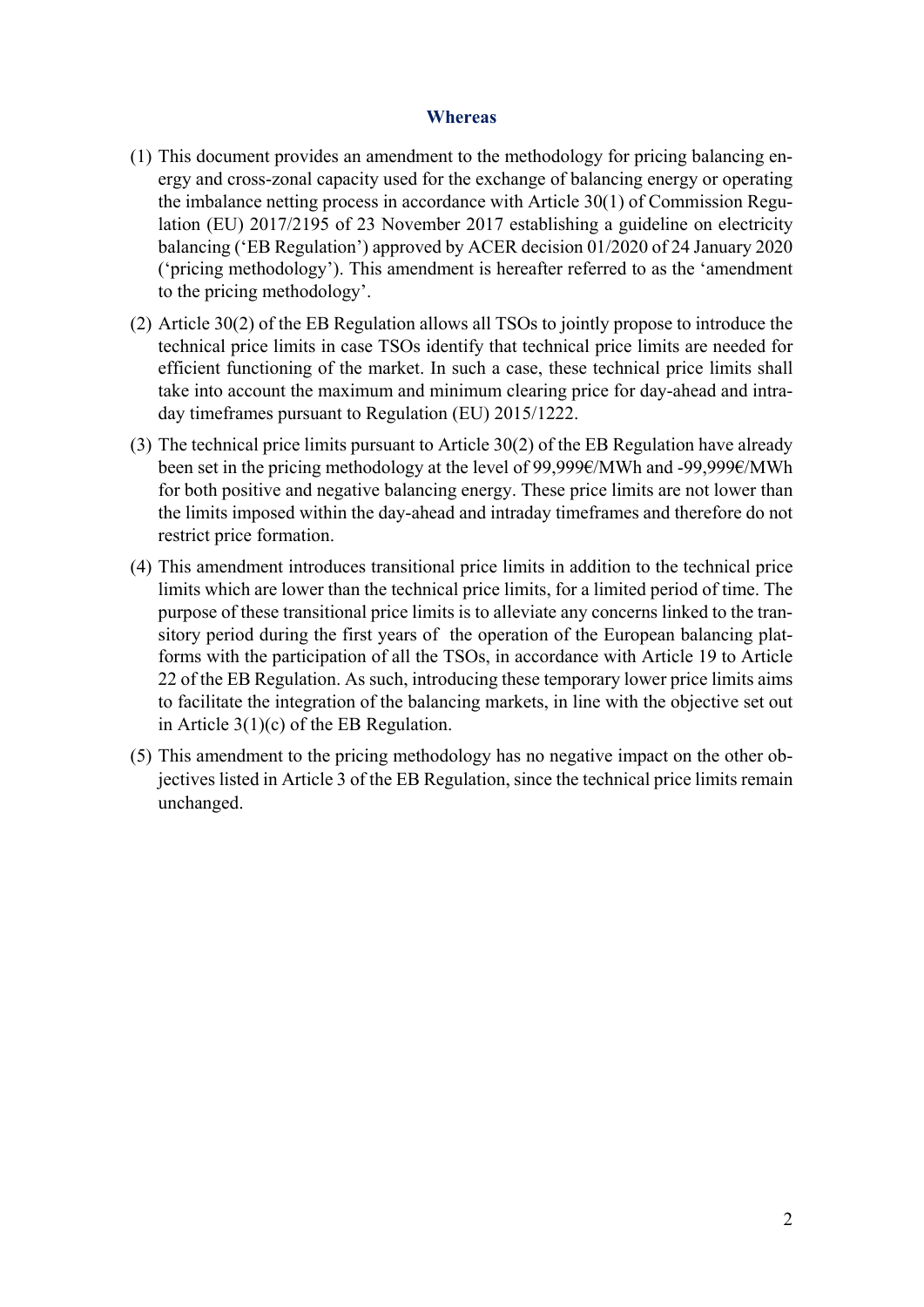## **Article 1 Definitions and interpretations**

1. Article 2 – Definitions and interpretations – shall be amended as follows:

a) New definitions shall be included and read accordingly:

'(g) 'maximum technical price limit' means the maximum price for all balancing energy product bids and the maximum value of the cross-border marginal price;

(j) 'minimum technical price limit' means the minimum price for all balancing energy product bids and the minimum value of the cross-border marginal price;'

## **Article 2 General Principles**

1. Article 3 – General Principles - shall be amended as follows:

a) Paragraph 3 shall be amended and be read accordingly:

«3. The maximum technical price limit shall be 99,999  $\epsilon$ /MWh. The minimum technical price limit shall be -99,999 €/MWh. »

#### **Article 3 Implementation Timeline**

1. Article 9 – Implementation timeline - shall be amended as follows:

a) A new paragraph 3 shall be included and be read accordingly:

'3. Once the European balancing platforms are implemented in a Member State, and for a transitional period of up to 48 months from the implementation deadline pursuant to paragraph (1):

- (a) The transitional upper price limit shall be 15,000  $\epsilon$ /MWh and the transitional lower price limit shall be - 15,000  $\epsilon$ /MWh;
- (b) If the harmonised maximum clearing price for the single intraday coupling in accordance with Article 54(1) of Commission Regulation (EU) 2015/1222 increases above 9,999  $\epsilon$ /MWh, the transitional upper price limit in accordance with subparagraph (a) shall automatically increase by the same amount. In this case, the transitional lower price limit shall be decreased to the same absolute value.'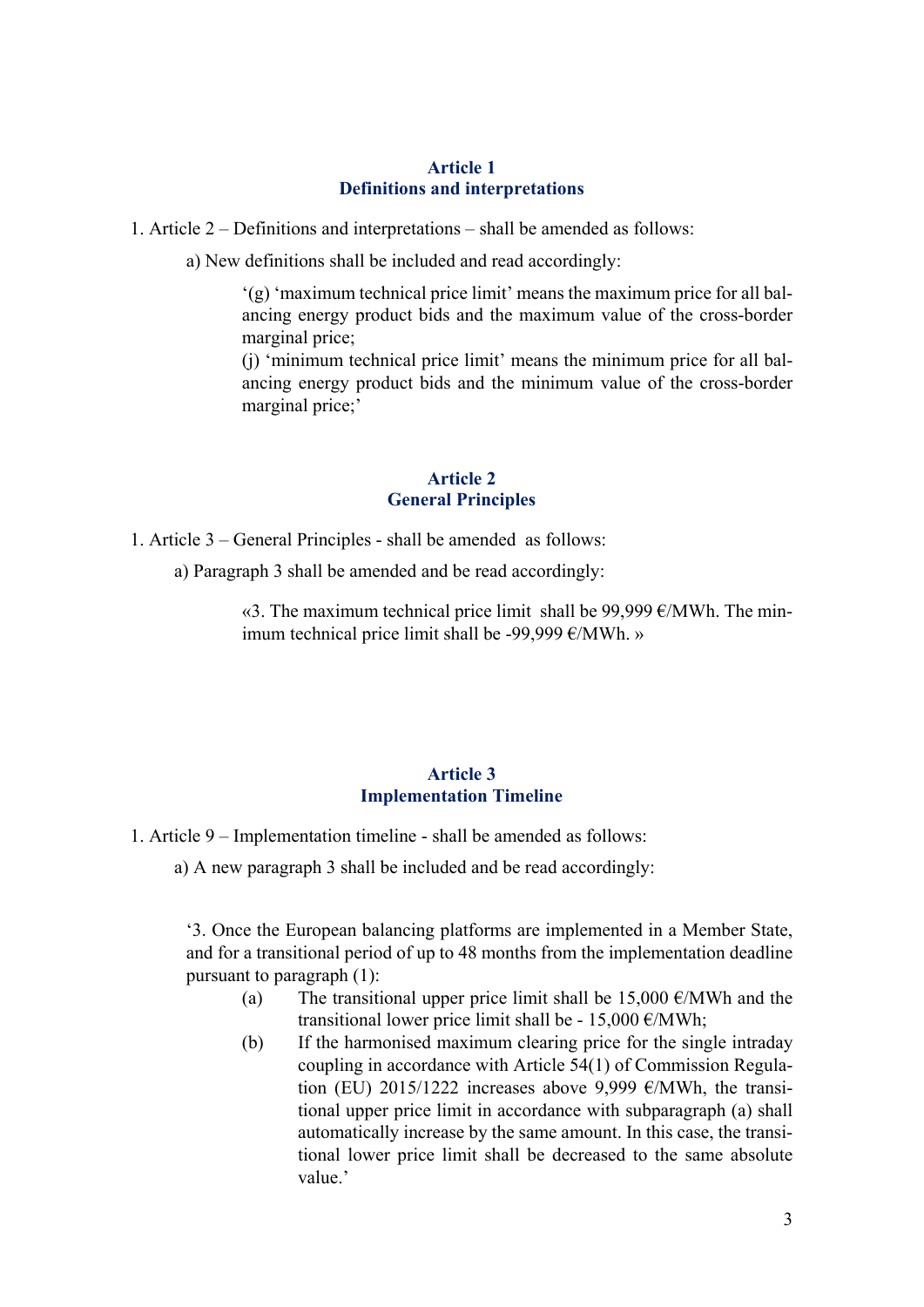Points (a) and (b) shall apply for the TSOs participating in the RR-Platform from 1st July 2022.

Following the transitional period, the technical price limits from Article 3(3) shall apply.

b) A new paragraph 4 shall be included and be read accordingly:

'4. All TSOs shall report to ACER and to regulatory authorities on quarterly basis on the following aspects of the balancing energy price formation during the transitional period referred to in paragraph (3):

(a) monthly average values of used and available cross-zonal capacity for the exchange of balancing energy per each bidding zone border and direction;

(b) average percentage of both submitted and activated standard balancing energy bids per product and per direction with prices higher (and lower) than 50%, 75%, 90%, 95% and 99% of the upper (and lower) transitional price limit; and

(c) volume weighted average price of the last (most expensive) 5% of the volume of submitted standard balancing energy bids for each European balancing platform per direction and per participating TSO;'

c) A new paragraph 5 shall be included and be read accordingly:

'5. If the cross-border marginal price during the transitional period pursuant to paragraph (3) reaches at least 50% of the upper or lower transitional price limit, all TSOs shall prepare a joint report and submit it to ACER an dall the regulatory authorities within a month following this event. This report shall include an analysis of the event and the indicators of the balancing energy market concentration level including at least Residual Supply Index (RSI), Herfindahl - Hirschman Index (HHI) and the market shares of 5 largest BSPs from the BSPs for which the participating TSOs have forwarded balancing energy bids.'

d) A new paragraph 6 shall be included and be read accordingly:

'6. All TSOs shall perform an assesment of the functioning of the balancing market 36 months after the implementation deadline of the European balancing platforms pursuant to paragraph (1) in order to investigate whether different technical price limits are needed for efficient functioning of the market.

## **Article 4 Publication of the Amendment**

All TSOs shall publish this amendment to the pricing methodology without undue delay pursuant to Article 7 of the EB Regulation after a decision has been adopted by ACER in